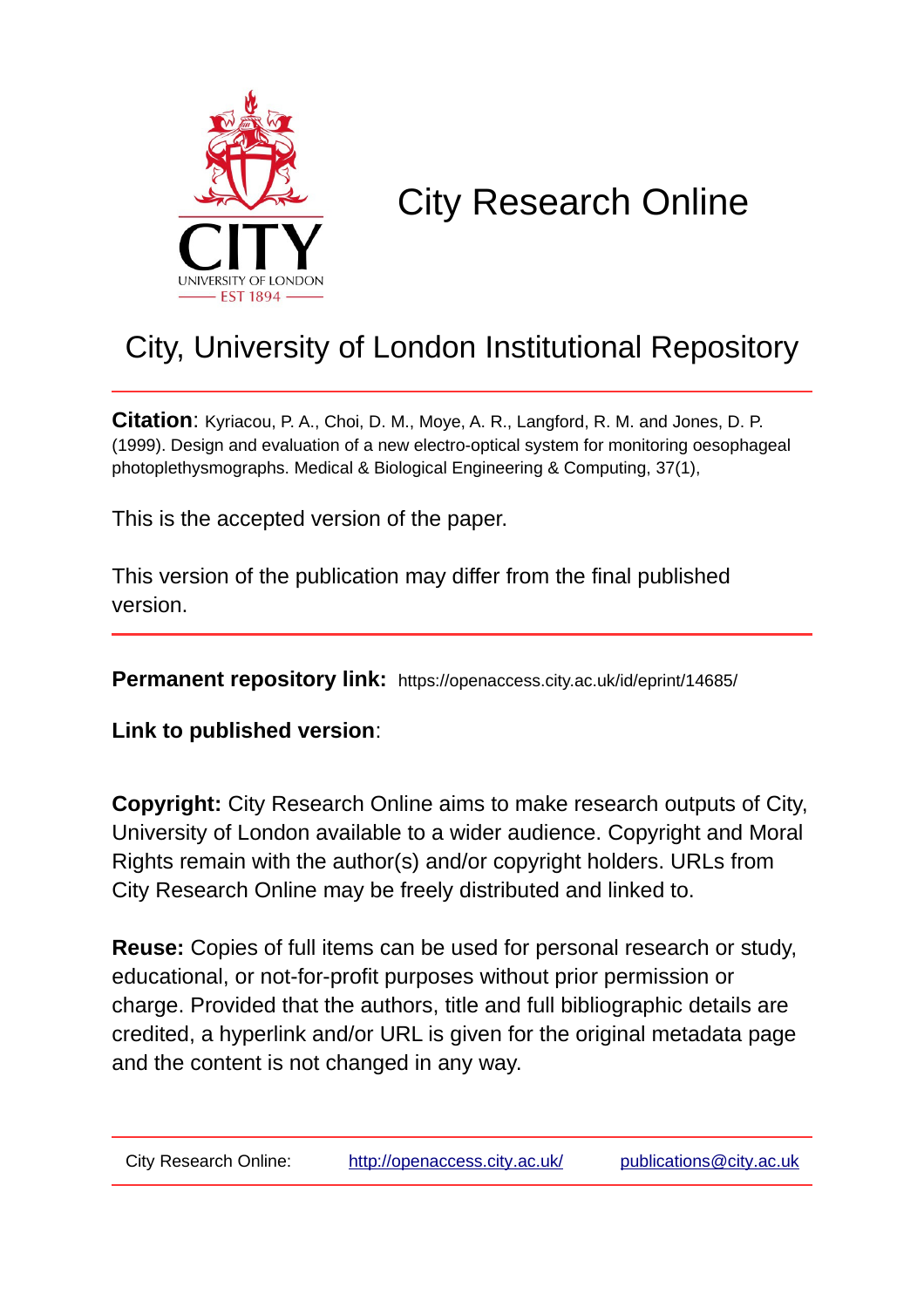### **DESIGN AND EVALUATION OF A NEW ELECTRO-OPTICAL SYSTEM FOR MONITORING OESOPHAGEAL PHOTOPLETHYSMOGRAPHS**

P A Kyriacou\*, D M A Choi\*\*, A R Moye\*\*, R M Langford\*\* and D P Jones\*

\*Department of Medical Electronics & Physics, St. Bartholomew's & The Royal London Medical School, Queen Mary & Westfield College, Charterhouse Square, London EC1M 6BQ, UK \*\*Anaesthetic Laboratory & Department, St. Bartholomew's Hospital, London EC1A 7BE, UK

D.P.Jones@mds.qmw.ac.uk

**Abstract: When peripheral perfusion is poor and barely pulsatile, arterial blood oxygen saturation (SpO2) readings from commercial pulse oximeter probes placed peripherally can become unreliable or cease. The human oesophagus has been investigated as a potential measurement site on the hypothesis that perfusion may be better preserved at this central site. A new reflectance photoplethysmographic (PPG) optical sensor and a signal processing and data acquisition system have been developed. Oesophageal PPG signals were obtained from 16 anaesthetised patients and displayed on a laptop computer. PPGs with high signal-to-noise ratio at two wavelengths (red and infrared) and five oesophageal depths were recorded. Signals from the middle oesophagus were larger than those from the upper and deep oesophagus.**

#### **Introduction**

The continuous non-invasive monitoring of arterial blood oxygen saturation  $(SpO<sub>2</sub>)$  by pulse oximetry often fails in patients with compromised peripheral perfusion. Conventional pulse oximeters usually monitor at the finger, ear or toe and are pulse dependent. Any significant reduction in the pulsatile component of the photoplethysmographic (PPG) signal can lead to  $(PPG)$  signal can lead to dubious values for blood oxygenation or complete failure.

Peripheral perfusion is often poor and barely pulsatile in patients undergoing prolonged operations such as cardiac, vascular or reconstructive surgery. In these circumstances the  $SpO<sub>2</sub>$  readings from commercial pulse oximeters can become unreliable or cease at a time when they are most needed [1]. To overcome this limitation, the oesophagus has been investigated as a potential measurement site on the hypothesis that perfusion may well be better preserved at this central site. Preliminary studies using an earlier prototype system have shown that measurable PPG signals at 655 nm and 880 nm can be detected in the deep oesophagus [2][3]. A new system to investigate the morphology and quality of PPG signals from the entire length of the oesophagus has been developed and is described.

#### **Materials and Methods**

A reflectance optical sensor has been constructed comprising miniature infrared and red emitters and a photodetector. The sensor was design to fit into a conventional disposable transparent stomach tube, 20 French gauge. A new isolated data acquisition and processing system has been developed to detect, preprocess, sample, record and display simultaneously the red and infrared AC and DC PPG signals. A block diagram of the system is shown in Figure 1.



Figure 1: Block diagram of the isolated PPG signal acquisition and processing system